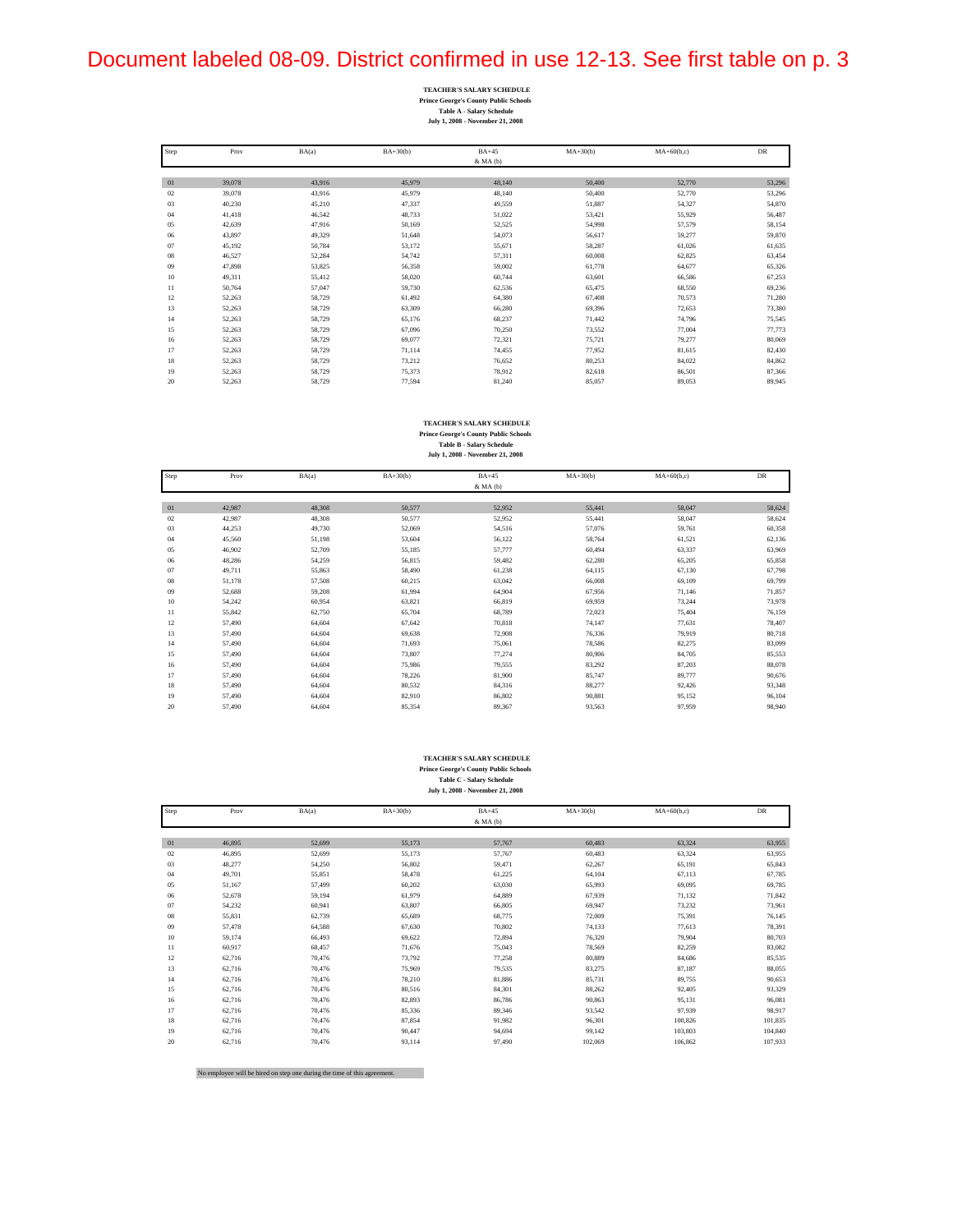### **TEACHER'S SALARY SCHEDULE Prince George's County Public Schools Table A - Salary Schedule November 22, 2008 - May 22, 2009**

| Step | Prov   | BA(a)  | $BA+30(b)$ | $BA+45$      | $MA+30(b)$ | $MA+60(b,c)$ | <b>DR</b> |
|------|--------|--------|------------|--------------|------------|--------------|-----------|
|      |        |        |            | $&$ MA $(b)$ |            |              |           |
|      |        |        |            |              |            |              |           |
| 01   | 39,469 | 44,355 | 46,439     | 48,621       | 50,904     | 53,298       | 53,829    |
| 02   | 39.469 | 44.355 | 46,439     | 48.621       | 50,904     | 53.298       | 53,829    |
| 03   | 40,632 | 45,662 | 47,810     | 50,055       | 52,406     | 54,870       | 55,419    |
| 04   | 41.832 | 47,007 | 49,220     | 51,532       | 53.955     | 56,488       | 57,052    |
| 05   | 43,065 | 48,395 | 50,671     | 53,050       | 55,548     | 58,155       | 58,736    |
| 06   | 44.336 | 49,822 | 52.164     | 54,614       | 57,183     | 59,870       | 60,469    |
| 07   | 45,644 | 51,292 | 53,704     | 56,228       | 58,870     | 61,636       | 62,251    |
| 08   | 46.992 | 52,807 | 55,289     | 57,884       | 60,608     | 63,453       | 64,089    |
| 09   | 48,377 | 54,363 | 56.922     | 59,592       | 62,396     | 65,324       | 65,979    |
| 10   | 49,804 | 55,966 | 58,600     | 61,351       | 64,237     | 67,252       | 67,926    |
| 11   | 51,272 | 57,617 | 60,327     | 63,161       | 66,130     | 69,236       | 69,928    |
| 12   | 52,786 | 59,316 | 62,107     | 65,024       | 68,082     | 71,279       | 71,993    |
| 13   | 52,786 | 59,316 | 63.942     | 66,943       | 70,090     | 73,380       | 74,114    |
| 14   | 52,786 | 59,316 | 65,828     | 68,919       | 72,156     | 75,544       | 76,300    |
| 15   | 52,786 | 59,316 | 67,767     | 70.953       | 74,288     | 77,774       | 78,551    |
| 16   | 52,786 | 59,316 | 69,768     | 73,044       | 76.478     | 80,070       | 80,870    |
| 17   | 52,786 | 59,316 | 71.825     | 75,200       | 78.732     | 82,431       | 83,254    |
| 18   | 52,786 | 59,316 | 73,944     | 77,419       | 81,056     | 84,862       | 85,711    |
| 19   | 52,786 | 59,316 | 76,127     | 79,701       | 83,444     | 87,366       | 88,240    |
| 20   | 52.786 | 59.316 | 78,370     | 82.052       | 85,908     | 89.944       | 90.844    |

# **TEACHER'S SALARY SCHEDULE Prince George's County Public Schools Table B - Salary Schedule November 22, 2008 - May 22, 2009**

| Step   | Prov   | BA(a)  | $BA+30(b)$ | $BA+45$      | $MA+30(b)$ | $MA+60(b,c)$ | DR     |
|--------|--------|--------|------------|--------------|------------|--------------|--------|
|        |        |        |            | $&$ MA $(b)$ |            |              |        |
|        |        |        |            |              |            |              |        |
| 01     | 43,417 | 48,791 | 51,083     | 53,482       | 55,995     | 58,627       | 59,210 |
| 02     | 43,417 | 48,791 | 51,083     | 53,482       | 55,995     | 58,627       | 59,210 |
| 03     | 44,696 | 50,227 | 52,590     | 55,061       | 57,647     | 60,359       | 60,962 |
| 04     | 46,016 | 51,710 | 54,140     | 56,683       | 59,352     | 62,136       | 62,757 |
| 05     | 47,371 | 53,236 | 55,737     | 58,355       | 61,099     | 63,970       | 64,609 |
| 06     | 48.769 | 54,802 | 57,383     | 60.077       | 62,903     | 65,857       | 66,517 |
| 07     | 50,208 | 56,422 | 59,075     | 61,850       | 64,756     | 67,801       | 68,476 |
| $08\,$ | 51.690 | 58,083 | 60,817     | 63,672       | 66.668     | 69,800       | 70,497 |
| 09     | 53,215 | 59,800 | 62,614     | 65,553       | 68,636     | 71,857       | 72,576 |
| 10     | 54,784 | 61,564 | 64,459     | 67,487       | 70,659     | 73,976       | 74,718 |
| 11     | 56,400 | 63,378 | 66,361     | 69.477       | 72,743     | 76,158       | 76,921 |
| 12     | 58,065 | 65,250 | 68,318     | 71,526       | 74,888     | 78,407       | 79,191 |
| 13     | 58,065 | 65,250 | 70,334     | 73,637       | 77,099     | 80,718       | 81,525 |
| 14     | 58,065 | 65,250 | 72,410     | 75,812       | 79,372     | 83,098       | 83,930 |
| 15     | 58,065 | 65,250 | 74,545     | 78,047       | 81,715     | 85,552       | 86,409 |
| 16     | 58,065 | 65,250 | 76,746     | 80,351       | 84,125     | 88,075       | 88,959 |
| 17     | 58,065 | 65,250 | 79,008     | 82,719       | 86,604     | 90,675       | 91,583 |
| 18     | 58,065 | 65,250 | 81,337     | 85,159       | 89,160     | 93,350       | 94,281 |
| 19     | 58,065 | 65,250 | 83,739     | 87,670       | 91,790     | 96,104       | 97,065 |
| 20     | 58,065 | 65,250 | 86,208     | 90,261       | 94,499     | 98,939       | 99,929 |

### **TEACHER'S SALARY SCHEDULE**

**Prince George's County Public Schools Table C - Salary Schedule November 22, 2008 - May 22, 2009**

| Step | Prov   | BA(a)  | $BA+30(b)$ | $BA+45$      | $MA+30(b)$ | $MA+60(b,c)$ | DR      |
|------|--------|--------|------------|--------------|------------|--------------|---------|
|      |        |        |            | $&$ MA $(b)$ |            |              |         |
|      |        |        |            |              |            |              |         |
| 01   | 47,364 | 53,226 | 55,725     | 58.345       | 61.088     | 63.957       | 64,595  |
| 02   | 47.364 | 53.226 | 55,725     | 58.345       | 61.088     | 63.957       | 64,595  |
| 03   | 48,760 | 54,793 | 57,370     | 60,066       | 62,890     | 65,843       | 66,501  |
| 04   | 50.198 | 56.410 | 59.063     | 61,837       | 64,745     | 67.784       | 68,463  |
| 05   | 51,679 | 58,074 | 60,804     | 63,660       | 66,653     | 69,786       | 70,483  |
| 06   | 53,205 | 59,786 | 62,599     | 65,538       | 68,618     | 71,843       | 72,560  |
| 07   | 54,774 | 61,550 | 64,445     | 67.473       | 70.646     | 73,964       | 74,701  |
| 08   | 56,389 | 63,366 | 66,346     | 69,463       | 72,729     | 76,145       | 76,906  |
| 09   | 58,053 | 65,234 | 68,306     | 71,510       | 74,874     | 78,389       | 79,175  |
| 10   | 59,766 | 67.158 | 70.318     | 73,623       | 77.083     | 80,703       | 81,510  |
| 11   | 61,526 | 69,142 | 72,393     | 75,793       | 79,355     | 83,082       | 83,913  |
| 12   | 63,343 | 71,181 | 74,530     | 78,031       | 81,698     | 85,533       | 86,390  |
| 13   | 63,343 | 71,181 | 76.729     | 80,330       | 84,108     | 88,059       | 88,936  |
| 14   | 63,343 | 71,181 | 78,992     | 82,705       | 86,588     | 90.653       | 91,560  |
| 15   | 63,343 | 71,181 | 81,321     | 85,144       | 89.145     | 93,329       | 94,262  |
| 16   | 63,343 | 71,181 | 83,722     | 87,654       | 91,772     | 96,082       | 97,042  |
| 17   | 63,343 | 71,181 | 86,189     | 90,239       | 94,477     | 98,918       | 99,906  |
| 18   | 63,343 | 71,181 | 88.733     | 92,902       | 97.264     | 101.834      | 102,853 |
| 19   | 63,343 | 71,181 | 91,351     | 95,641       | 100,133    | 104,841      | 105,888 |
| 20   | 63,343 | 71,181 | 94,045     | 98,465       | 103,090    | 107,931      | 109,012 |

No employee will be hired on step one during the time of this agreement.